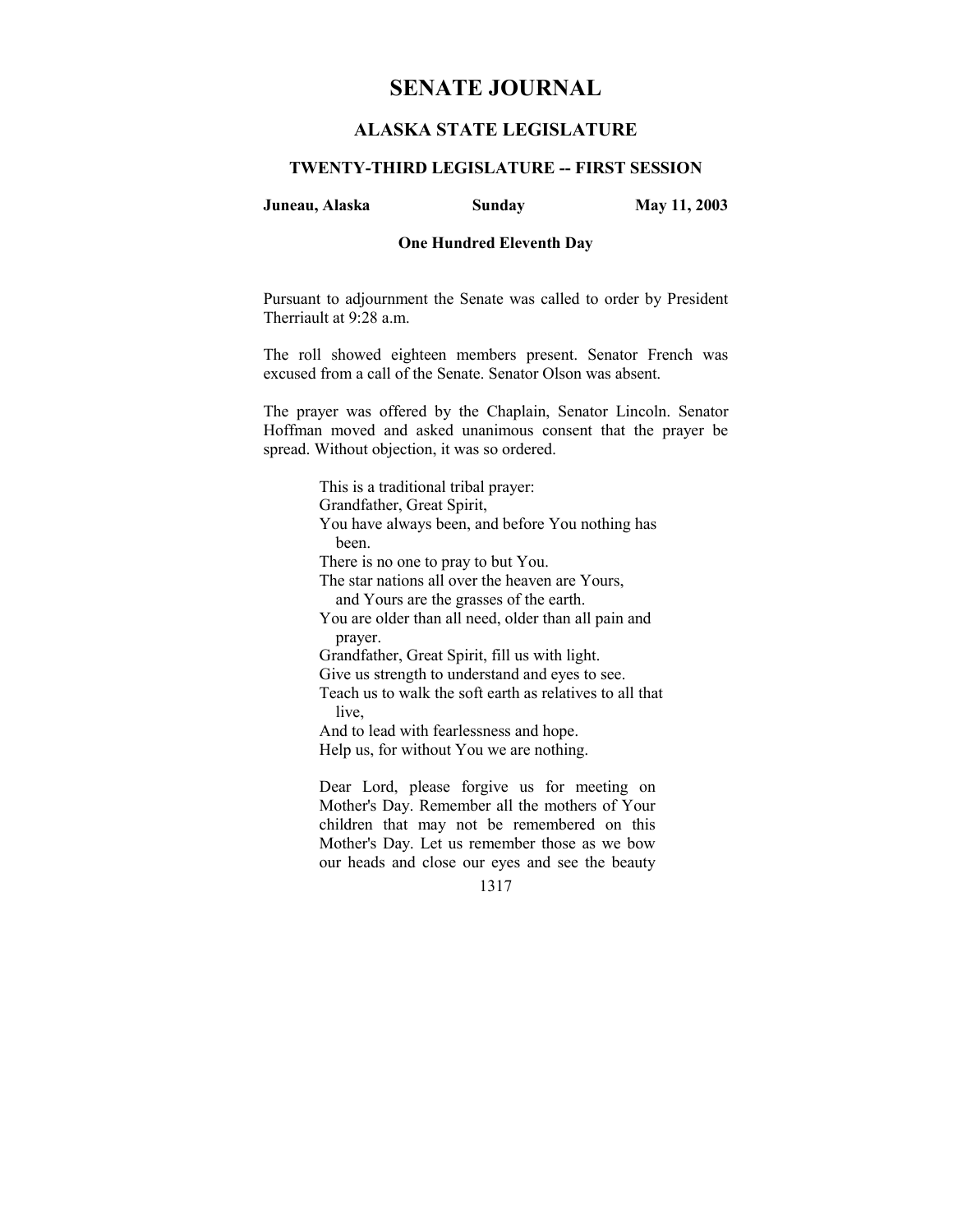twinkle in our mothers and grandmothers' eyes. Help us to be better mothers and grandmothers to all children. Watch over mothers whose partners and sons are away from them serving our nation and the mothers who are serving. Amen.

Senator Dyson led the Senate in the Pledge of Allegiance.

### **Certification**

Senator Ben Stevens moved and asked unanimous consent that the journal for the one-hundred tenth legislative day be approved as certified by the Secretary. Without objection, it was so ordered.

The presence of Senator Olson was noted.

#### **Messages from the House**

#### **SJR 17**

Message dated May 10 was read, stating the House passed and returned:

> SENATE JOINT RESOLUTION NO. 17 Relating to the Alaska-Yukon Intergovernmental Relations Accord, to annual legislative exchanges, and to continuing intergovernmental work on matters of joint concern and mutual interest.

The resolution was referred to the Secretary for enrollment.

Message dated May 10 was read, stating the House passed and transmitted for consideration:

## **First Reading and Reference of House Resolutions**

**HCR 21**  CS FOR HOUSE CONCURRENT RESOLUTION NO. 21(FIN) BY THE HOUSE FINANCE COMMITTEE,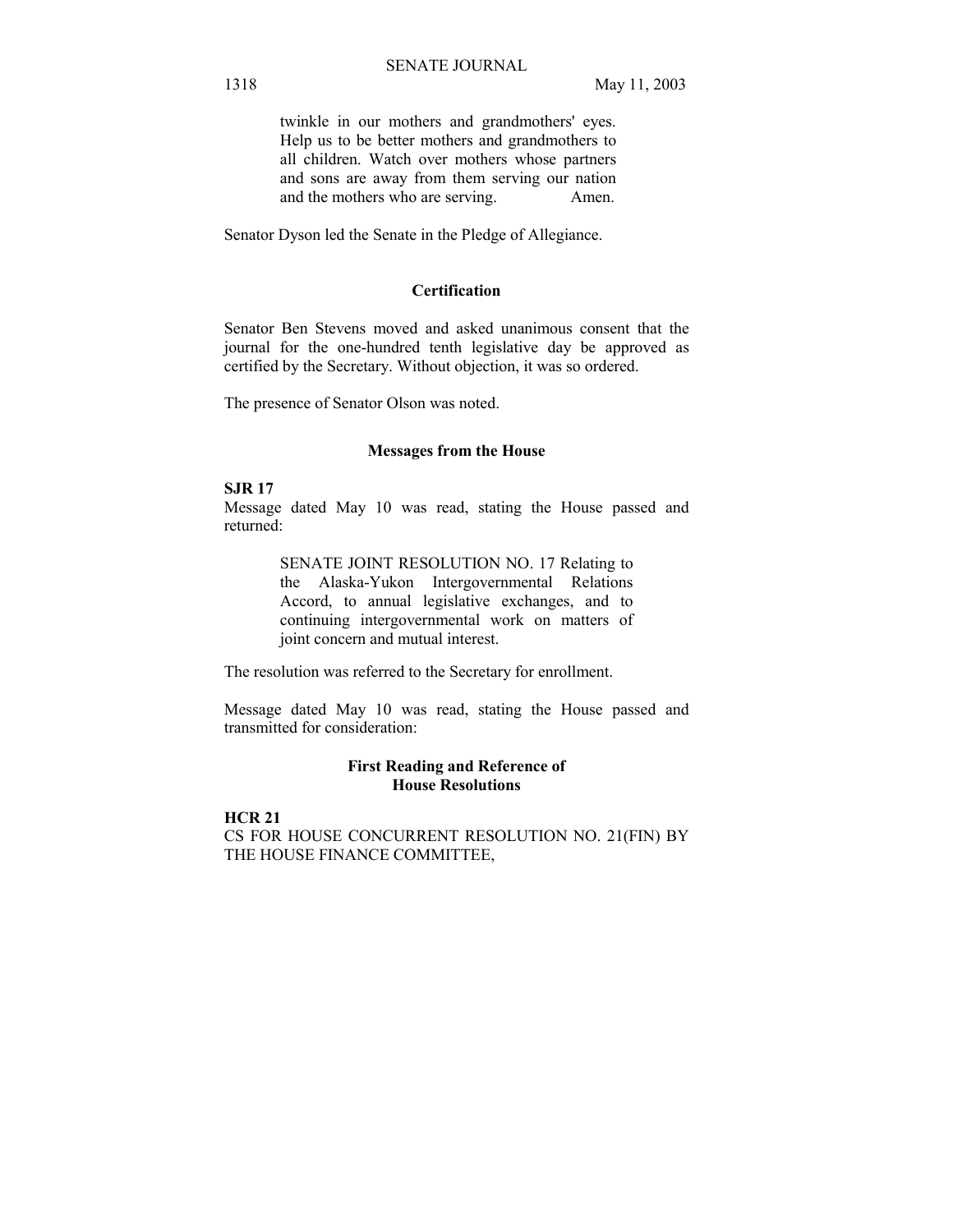Relating to establishing the Alaska Energy Policy Task Force.

was read the first time and referred to the Labor and Commerce and Finance Committees.

#### **HJR 14**

CS FOR HOUSE JOINT RESOLUTION NO. 14(STA) BY THE HOUSE STATE AFFAIRS COMMITTEE,

> Urging that the 2006 National Veterans Wheelchair Games be held in Anchorage, Alaska.

was read the first time and referred to the Community and Regional Affairs and State Affairs Committees.

### **First Reading and Reference of House Bills**

### **HB 154**

CS FOR HOUSE BILL NO. 154(FIN) BY THE HOUSE FINANCE COMMITTEE, entitled:

> "An Act relating to advancement in public schools of children under school age; and providing for an effective date for the Act of July 1, 2004."

was read the first time and referred to the Finance Committee.

# **HB 232**

HOUSE BILL NO. 232 BY REPRESENTATIVES SEATON, Lynn, entitled:

> "An Act relating to mercury classics; and providing for an effective date."

was read the first time and referred to the Labor and Commerce and Finance Committees.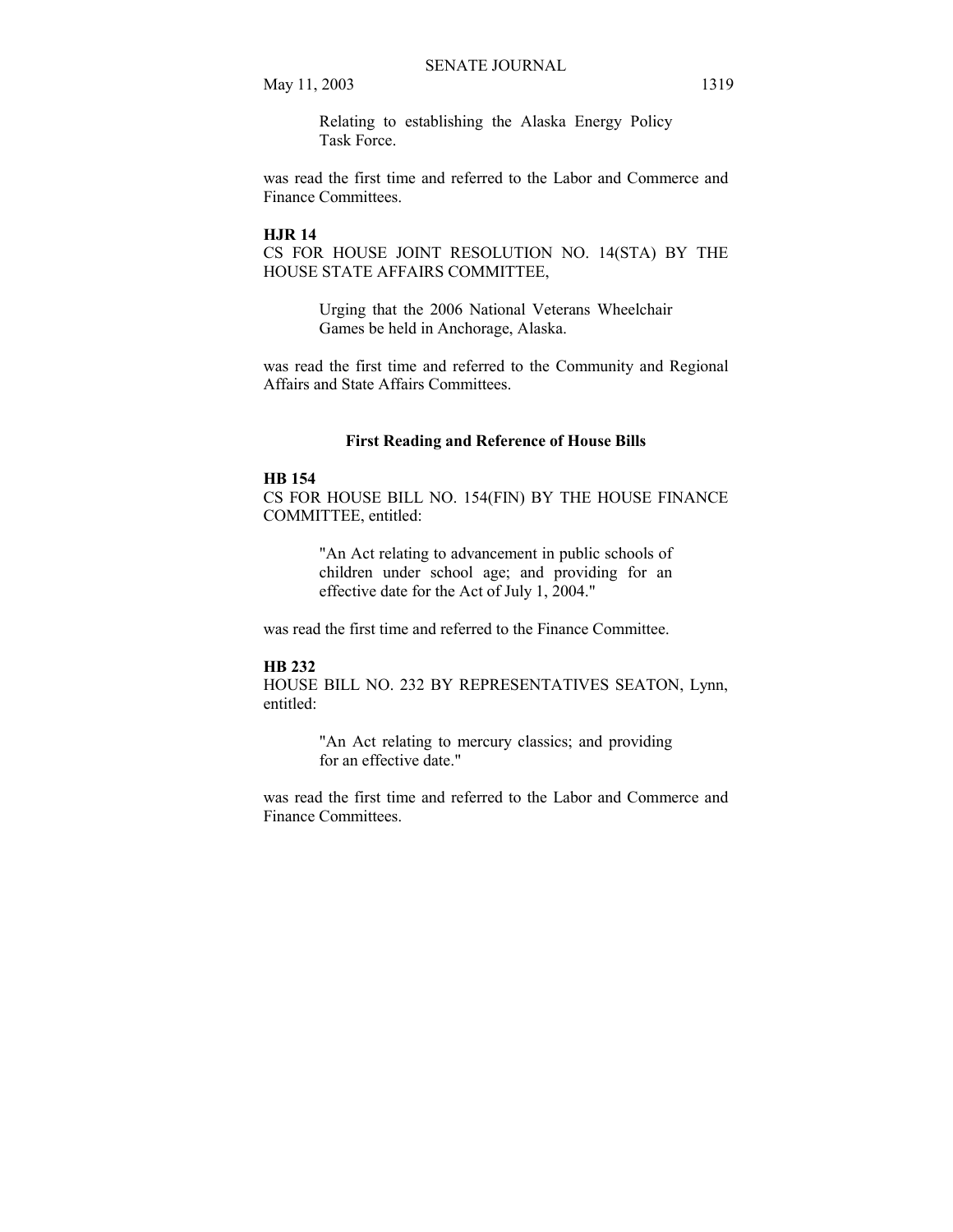## **Introduction and Reference of Senate Bills**

#### **SB 219**

SENATE BILL NO. 219 BY SENATOR DYSON, entitled:

"An Act relating to offenses against unborn children."

was read the first time and referred to the State Affairs and Judiciary **Committees** 

### **Consideration of the Calendar**

## **Second Reading of Senate Bills**

# **SB 149**

SENATE BILL NO. 149 "An Act relating to timber and to the sale of timber by the state" was read the second time.

Senator Ogan, Chair, moved and asked unanimous consent for the adoption of the Resources Committee Substitute offered on page 1178. Senator Ellis objected, then withdrew his objection. There being no further objections, CS FOR SENATE BILL NO. 149(RES) "An Act relating to timber, to the sale of timber by the state, and to the management of state forests" was adopted.

Senator Ben Stevens moved and asked unanimous consent that the bill be considered engrossed, advanced to third reading and placed on final passage. Senator Ellis objected.

President Therriault stated CS FOR SENATE BILL NO. 149(RES) will be on the May 12 calendar.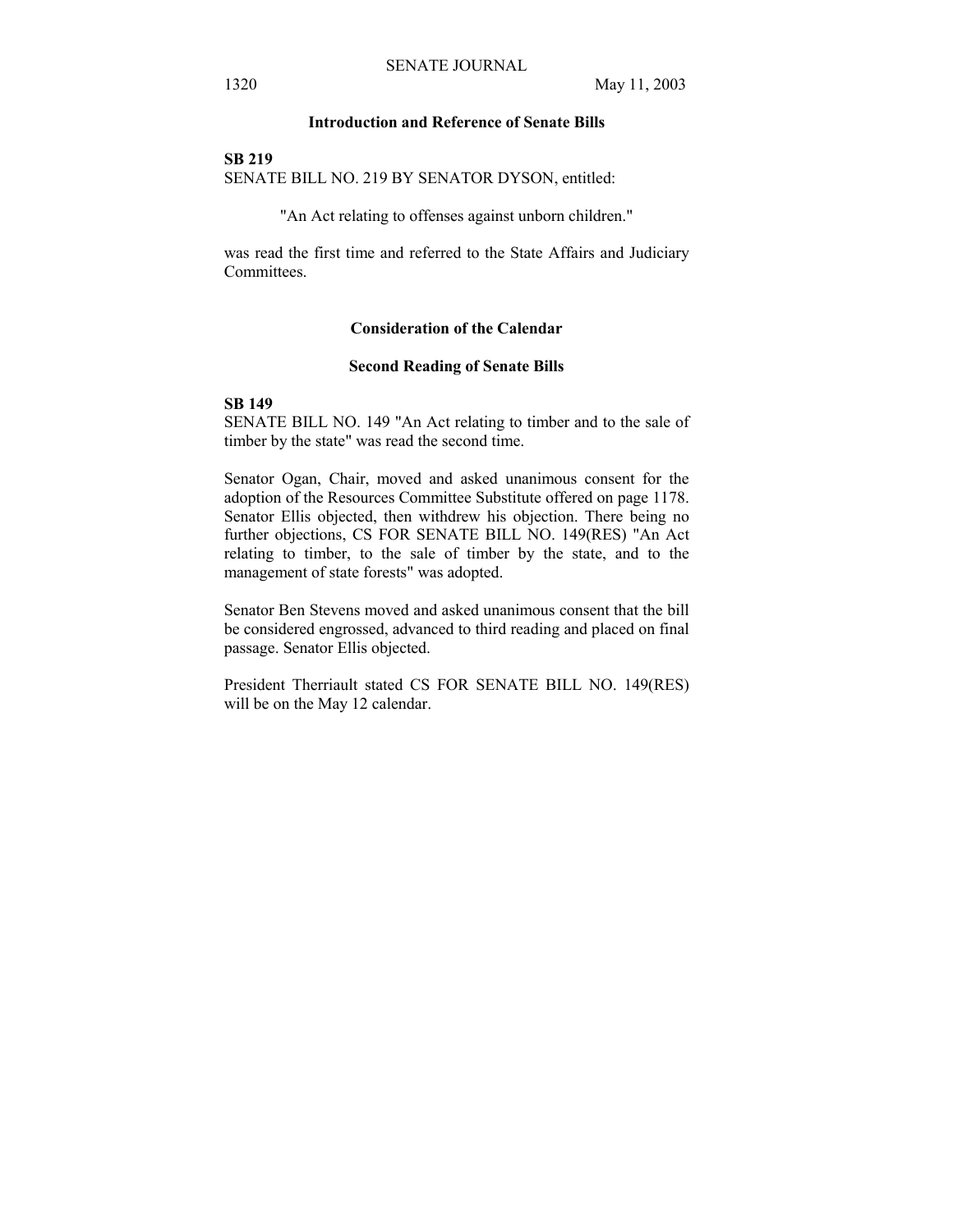### **Second Reading of House Bills**

#### **HB 11**

HOUSE BILL NO. 11 "An Act relating to deposits to the Alaska permanent fund from mineral lease rentals, royalties, royalty sale proceeds, net profit shares under AS 38.05.180(f) and (g), federal mineral revenue sharing payments received by the state from mineral leases, and bonuses received by the state from mineral leases, and limiting deposits from those sources to the 25 percent required under art. IX, sec. 15, Constitution of the State of Alaska; and providing for an effective date" was read the second time.

Senator Ben Stevens moved and asked unanimous consent that the bill be advanced to third reading and placed on final passage. Senator Ellis objected.

President Therriault stated HOUSE BILL NO. 11 will be on the May 12 calendar.

### **HB 105**

CS FOR HOUSE BILL NO. 105(FIN) "An Act relating to loans to satisfy past due federal tax obligations of commercial fishermen and to the commercial fishing loan program" was read the second time.

Senator Ben Stevens moved and asked unanimous consent that the bill be advanced to third reading and placed on final passage. Senator Ellis objected.

President Therriault stated CS FOR HOUSE BILL NO. 105(FIN) will be on the May 12 calendar.

### **HB 184**

CS FOR SPONSOR SUBSTITUTE FOR HOUSE BILL NO. 184(L&C) am "An Act relating to individual deferred annuities; and providing for an effective date" was read the second time.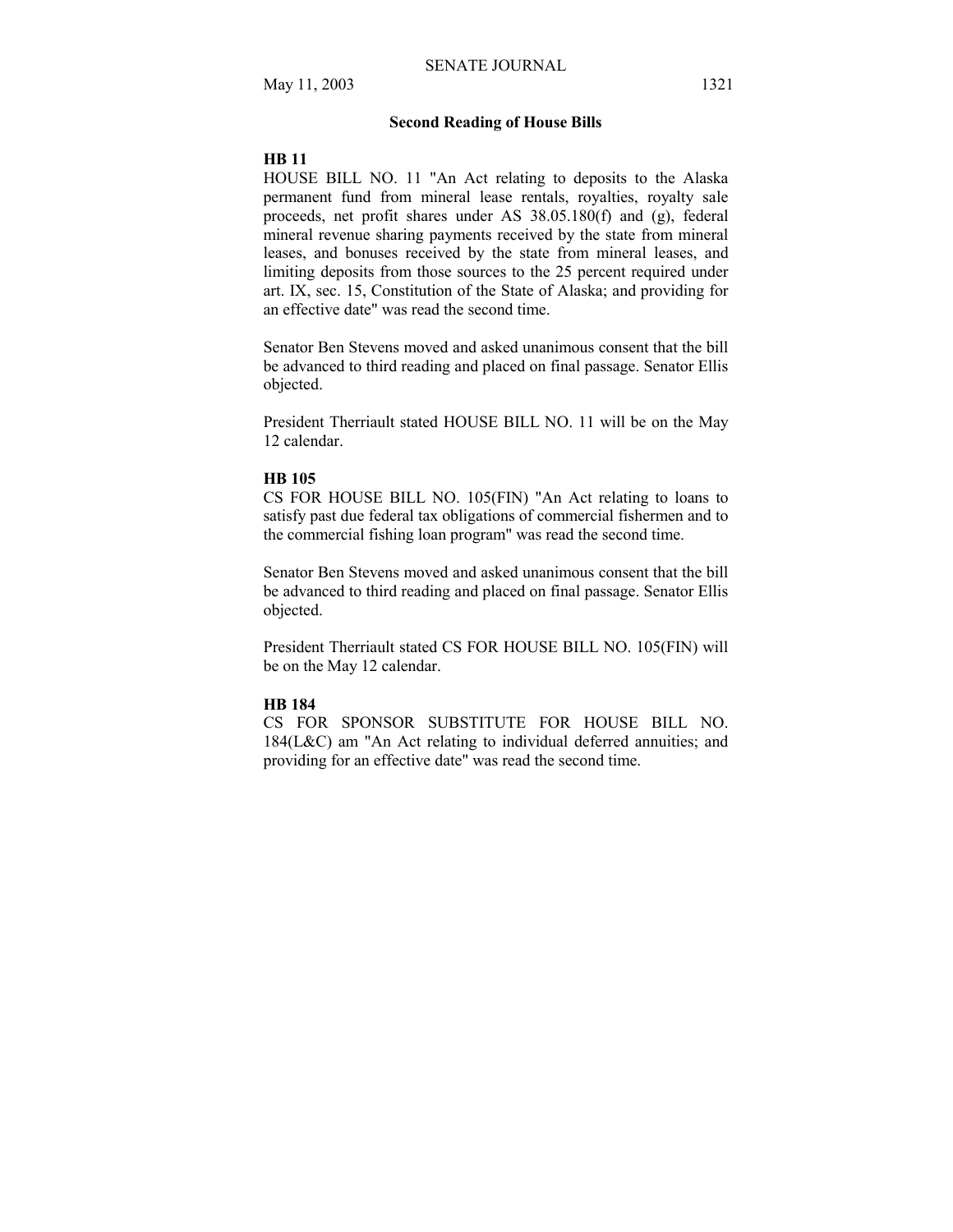Senator Bunde, Chair, moved and asked unanimous consent for the adoption of the Labor and Commerce Senate Committee Substitute offered on page 1128. Senator Ellis objected, then withdrew his objection. There being no further objections, SENATE CS FOR CS FOR SPONSOR SUBSTITUTE FOR HOUSE BILL NO. 184(L&C) was adopted.

Senator Ben Stevens moved and asked unanimous consent that the bill be considered engrossed, advanced to third reading and placed on final passage. Senator Ellis objected.

President Therriault stated SENATE CS FOR CS FOR SPONSOR SUBSTITUTE FOR HOUSE BILL NO. 184(L&C) will be on the May 12 calendar.

### **HB 203**

HOUSE BILL NO. 203 "An Act relating to the definitions of 'net income' and 'unrestricted net income' for purposes of calculating the dividends to be paid to the state by the Alaska Industrial Development and Export Authority; and providing for an effective date" was read the second time.

Senator Ben Stevens moved and asked unanimous consent that the bill be advanced to third reading and placed on final passage. Senator Ellis objected.

President Therriault stated HOUSE BILL NO. 203 will be on the May 12 calendar.

### **Third Reading of Senate Bills**

### **SB 56**

CS FOR SENATE BILL NO. 56(FIN) was read the third time.

The question being: "Shall CS FOR SENATE BILL NO. 56(FIN) "An Act relating to sport fishing license fees and anadromous king salmon tag fees for residents of Yukon, Canada; and providing for an effective date" pass the Senate?" The roll was taken with the following result: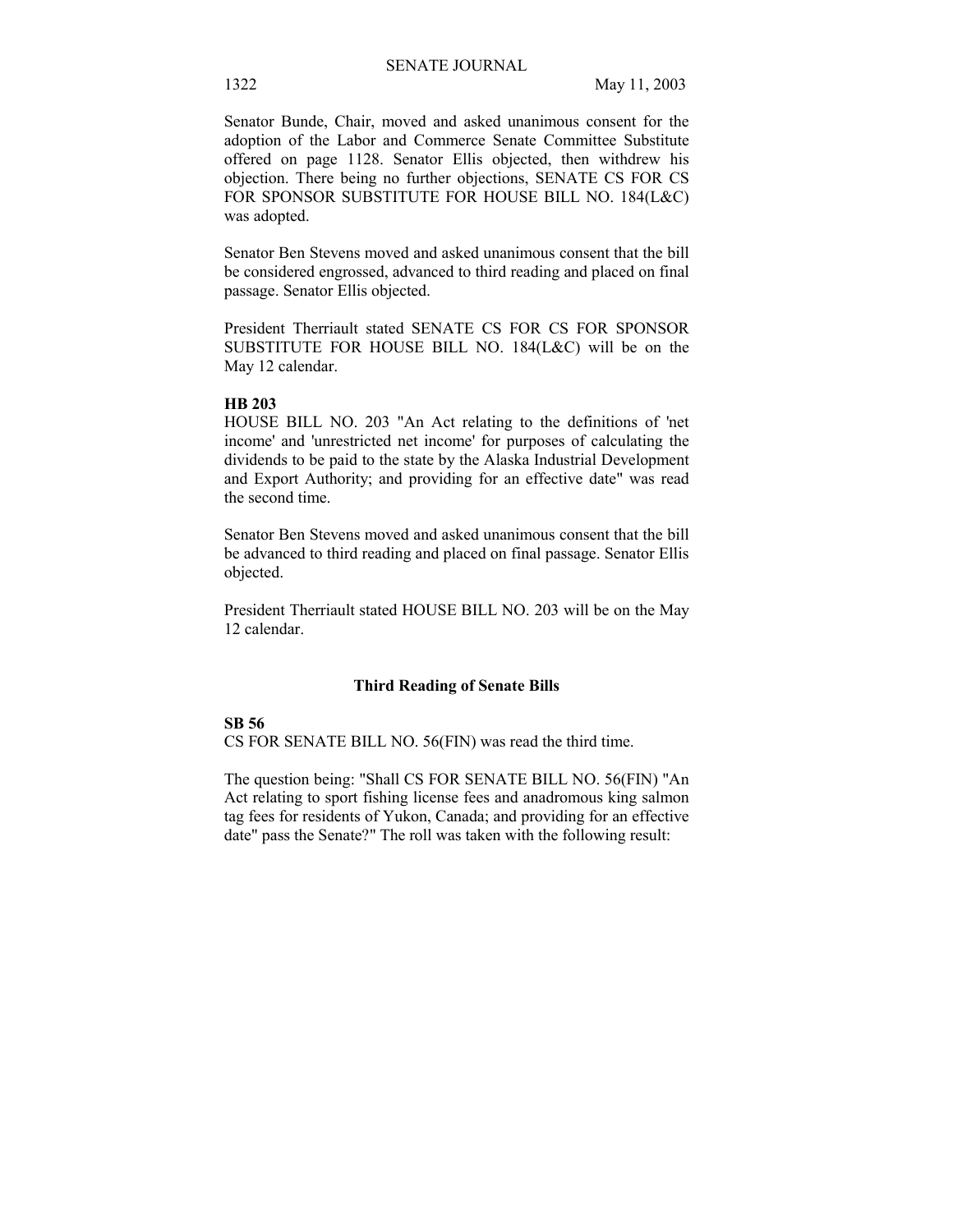CSSB 56(FIN) Third Reading - Final Passage Effective Date

#### **YEAS: 17 NAYS: 2 EXCUSED: 1 ABSENT: 0**

Yeas: Cowdery, Davis, Dyson, Ellis, Elton, Guess, Hoffman, Lincoln, Ogan, Olson, Seekins, Stevens B, Stevens G, Taylor, Therriault, Wagoner, Wilken

Nays: Bunde, Green

Excused: French

and so, CS FOR SENATE BILL NO. 56(FIN) passed the Senate.

Senator Ben Stevens moved and asked unanimous consent that the vote on the passage of the bill be considered the vote on the effective date clause. Without objection, it was so ordered and the bill was referred to the Secretary for engrossment.

#### **SB 106**

CS FOR SENATE BILL NO. 106(FIN) was read the third time.

The question being: "Shall CS FOR SENATE BILL NO. 106(FIN) "An Act relating to tires; and providing for an effective date" pass the Senate?" The roll was taken with the following result:

CSSB 106(FIN) Third Reading - Final Passage

### **YEAS: 12 NAYS: 7 EXCUSED: 1 ABSENT: 0**

Yeas: Bunde, Cowdery, Dyson, Green, Ogan, Seekins, Stevens B, Stevens G, Taylor, Therriault, Wagoner, Wilken

Nays: Davis, Ellis, Elton, Guess, Hoffman, Lincoln, Olson

Excused: French

and so, CS FOR SENATE BILL NO. 106(FIN) passed the Senate.

Senator Ben Stevens moved for the adoption of the effective date clause.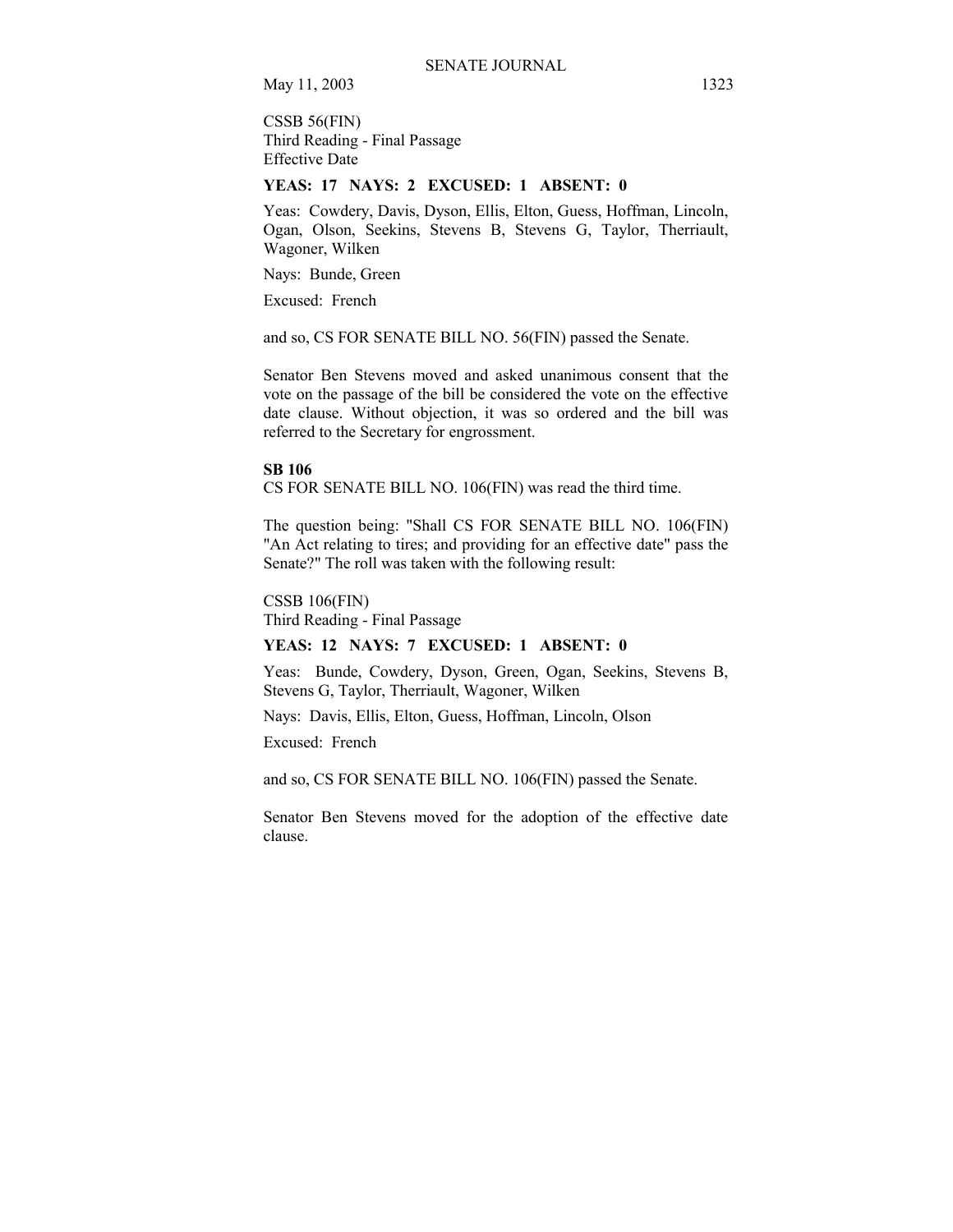The question being: "Shall the effective date clause be adopted?" The roll was taken with the following result:

CSSB 106(FIN) Effective Date Clause

## **YEAS: 12 NAYS: 7 EXCUSED: 1 ABSENT: 0**

Yeas: Bunde, Cowdery, Dyson, Green, Ogan, Seekins, Stevens B, Stevens G, Taylor, Therriault, Wagoner, Wilken

Nays: Davis, Ellis, Elton, Guess, Hoffman, Lincoln, Olson

Excused: French

and so, the effective date clause failed.

Senator Ellis gave notice of reconsideration on CS FOR SENATE BILL NO. 106(FIN)(efd fld) "An Act relating to tires."

#### **Third Reading of House Bills**

#### **HB 81**

CS FOR HOUSE BILL NO. 81(STA) was read the third time.

The question being: "Shall CS FOR HOUSE BILL NO. 81(STA) "An Act relating to motor vehicle emissions and to inspection decals and fines relating to motor vehicle emissions; and providing for an effective date" pass the Senate?" The roll was taken with the following result:

CSHB 81(STA) Third Reading - Final Passage Effective Date

### **YEAS: 16 NAYS: 3 EXCUSED: 1 ABSENT: 0**

Yeas: Bunde, Cowdery, Davis, Ellis, Elton, Green, Guess, Lincoln, Ogan, Olson, Seekins, Stevens B, Stevens G, Therriault, Wagoner, Wilken

Nays: Dyson, Hoffman, Taylor

Excused: French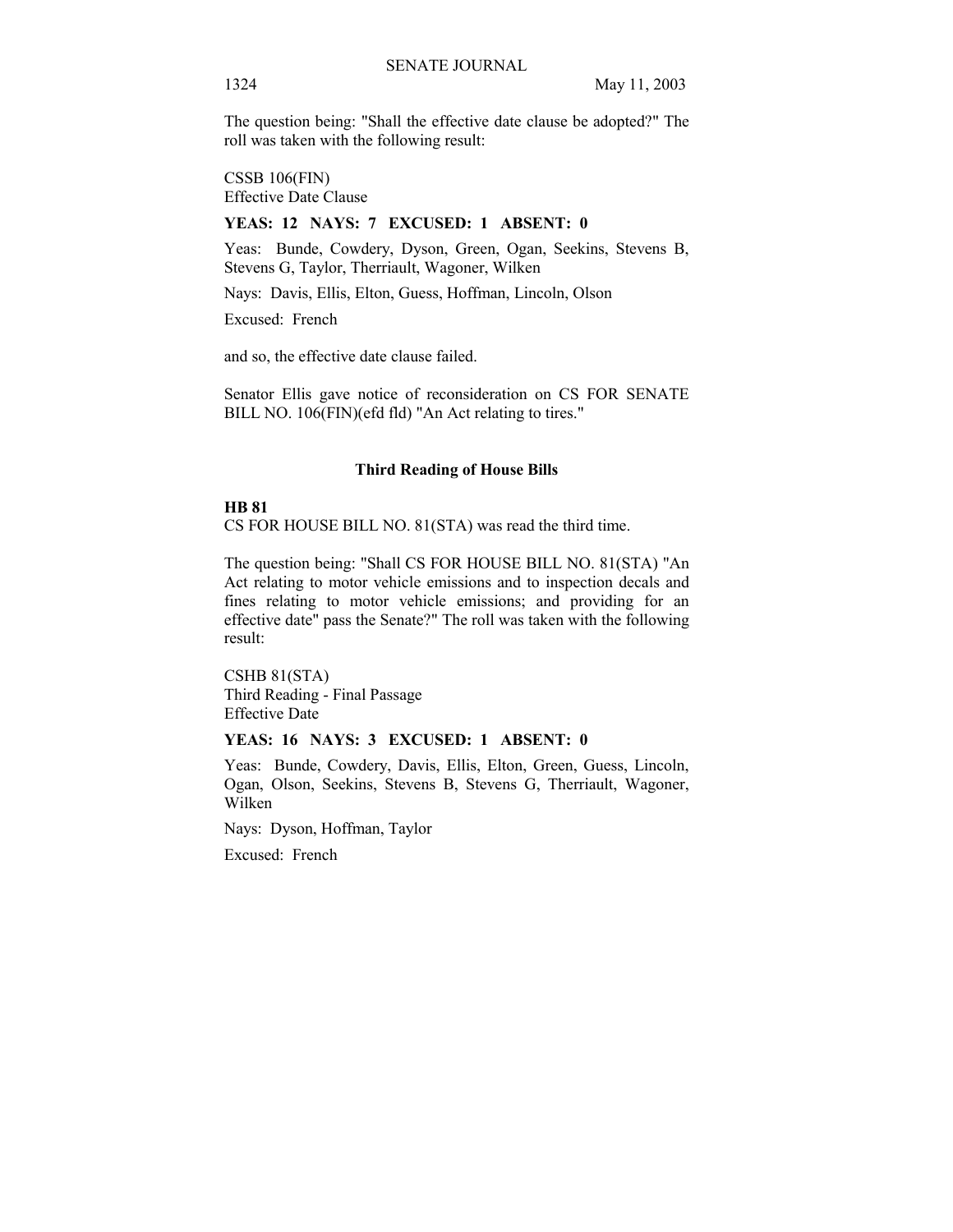and so, CS FOR HOUSE BILL NO. 81(STA) passed the Senate.

Senator Ben Stevens moved and asked unanimous consent that the vote on the passage of the bill be considered the vote on the effective date clause. Without objection, it was so ordered.

Senator Hoffman gave notice of reconsideration.

### **Citations**

Honoring – Hydaburg Boys' Alaska State Basketball Title Representative(s) Kookesh Senator(s) Lincoln, Therriault, Bunde, Cowdery, Davis, Dyson, Elton, Green, Guess, Hoffman, Olson, Seekins, Ben Stevens, Gary Stevens, Taylor, Wagoner, Wilken

Senator Ben Stevens moved and asked unanimous consent that the citation be adopted. Without objection, the citation was adopted and referred to the Secretary for transmittal.

## **Unfinished Business**

#### **HB 105**

Senators Gary Stevens, Dyson, Taylor, Elton, Ben Stevens, moved and asked unanimous consent to be shown as cross sponsors on CS FOR HOUSE BILL NO. 105(FIN) "An Act relating to loans to satisfy past due federal tax obligations of commercial fishermen and to the commercial fishing loan program." Without objection, it was so ordered.

#### **Announcements**

Announcements are at the end of the journal.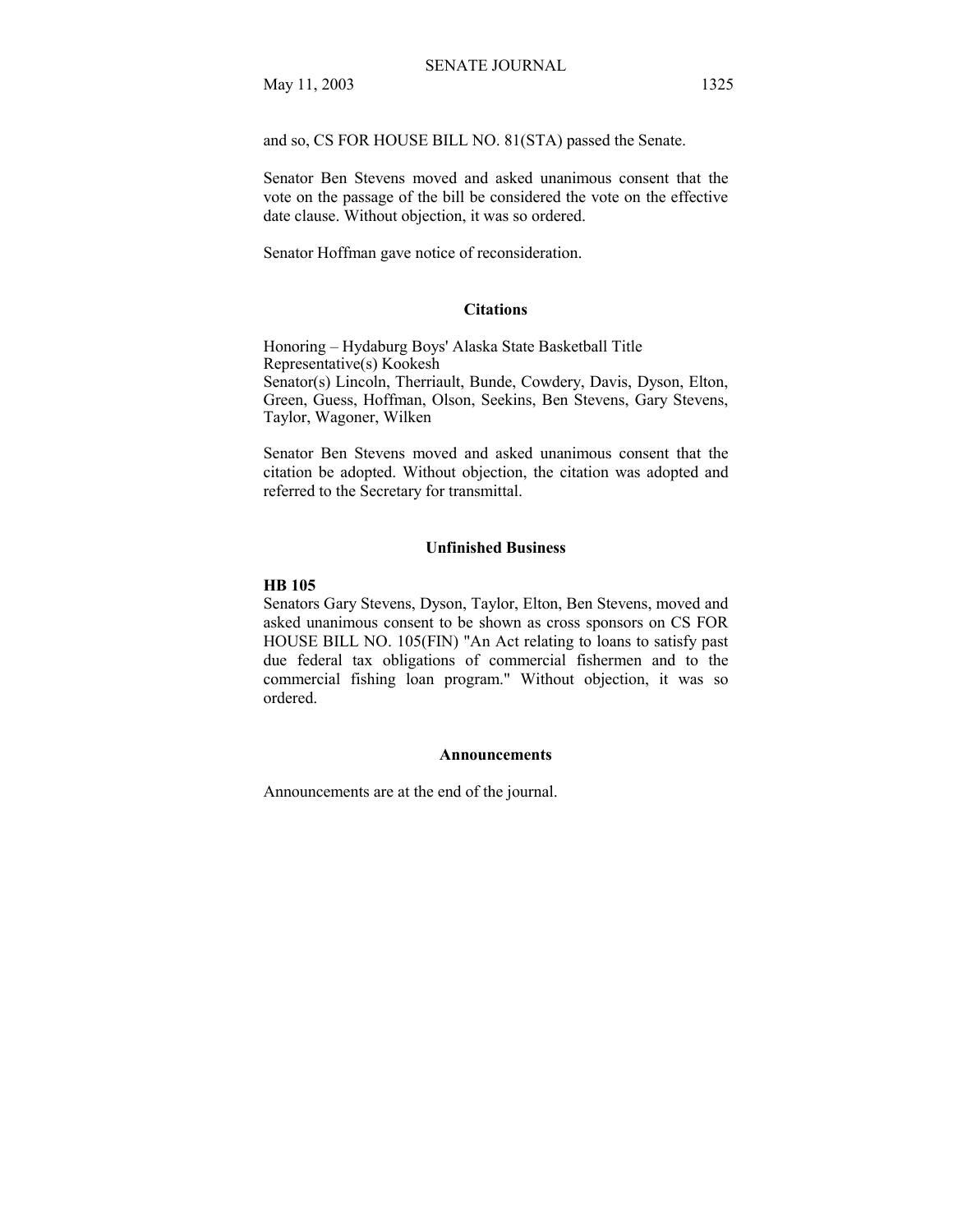# **Engrossment**

# **SB 56**

CS FOR SENATE BILL NO. 56(FIN) "An Act relating to sport fishing license fees and anadromous king salmon tag fees for residents of Yukon, Canada; and providing for an effective date" was engrossed, signed by the President and Secretary and transmitted to the House for consideration.

# **Adjournment**

Senator Ben Stevens moved and asked unanimous consent that the Senate stand in adjournment until 11:00 a.m., May 12, 2003. Without objection, the Senate adjourned at 10:05 a.m.

> Kirsten Waid Secretary of the Senate

> > May 2003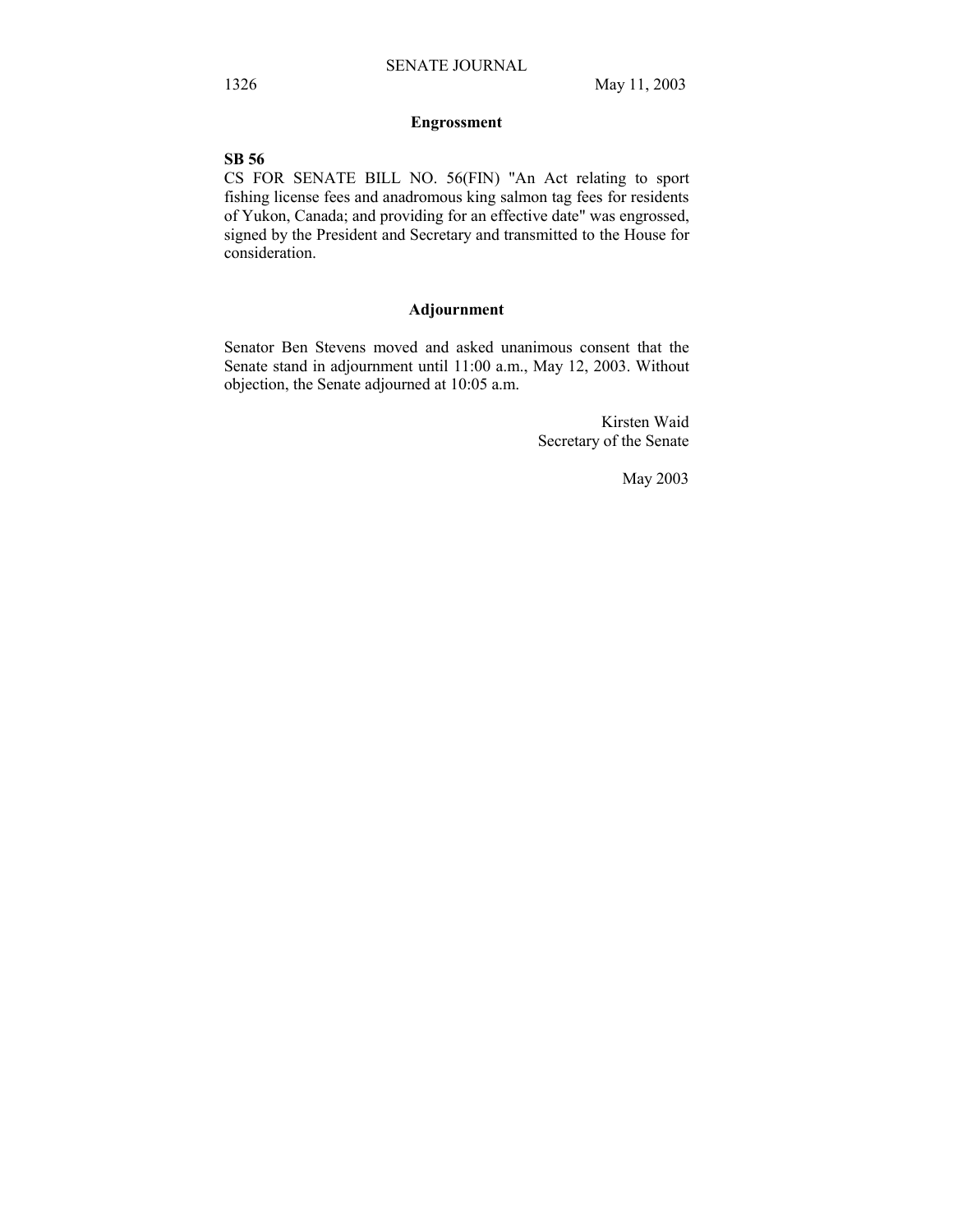#### **Announcements**

Americans with Disabilities Act Notice - Persons with disabilities who require special accommodation or alternative communication formats to access committee meetings may contact the appropriate committee office or the Legislative Information Office in their community. Reasonable advance notice is needed to accommodate the request. For further information, call the ADA Coordinator at 465-3854 Voice/465-4980 TDD.

## **STANDING COMMITTEES**

+ indicates teleconference

= indicates bill previously heard/scheduled

#### **FINANCE**

|        | May 12 Monday                                                    | Senate Finance 532 9:00 AM                         |  |
|--------|------------------------------------------------------------------|----------------------------------------------------|--|
|        |                                                                  | + SB 30 ABORTION: INFORMED CONSENT; INFORMATION    |  |
|        | <public fiscal="" impact="" on="" only="" testimony=""></public> |                                                    |  |
|        |                                                                  | + HB 61 OIL & GAS TAX CREDIT FOR EXPLORATION/DEV   |  |
|        |                                                                  | += HB 90 TAX CREDIT:SALMON DEVELOPMENT/UTILIZATION |  |
|        |                                                                  | + SB 216 INTERNATIONAL AIRPORTS REVENUE BONDS      |  |
|        | + HB 243 EVALUATION OF AGENCY PROGRAMS                           |                                                    |  |
| $^{+}$ | Bills Previously Heard/Scheduled                                 |                                                    |  |

<Committee may recess until 5:30 pm>

| <b>May 12</b> | <b>Monday</b> | <b>Senate Finance 532</b> | 5:30 PM |
|---------------|---------------|---------------------------|---------|
|               |               |                           |         |

+= SB 213 KNIK ARM BRIDGE AND TOLL AUTHORITY

+ Bills Previously Heard/Scheduled

#### **May 13 Tuesday Senate Finance 532 9:00 AM**  + Joint w/(H) Finance Fisheries Disaster Assistance: Senator Alan Austerman Upon completion of presentation, the following bills will be heard:

- += SB 102 CHARITABLE GAMING REVENUE
- + HB 165 COMMUNITY SCHOOLS
- + HB 171 REPEAL CHARTER SCHOOL GRANTS
- + HB 174 CORRESPONDENCE STUDY
- + SB 179 TEACHER CERTIFICATION : FINGERPRINTS
- += SB 202 EDUCATION FUNDING &PUPIL TRANSPORTATION
- + HB 154 UNDER SCHOOL AGE STUDENTS
- + Bills Previously Heard/Scheduled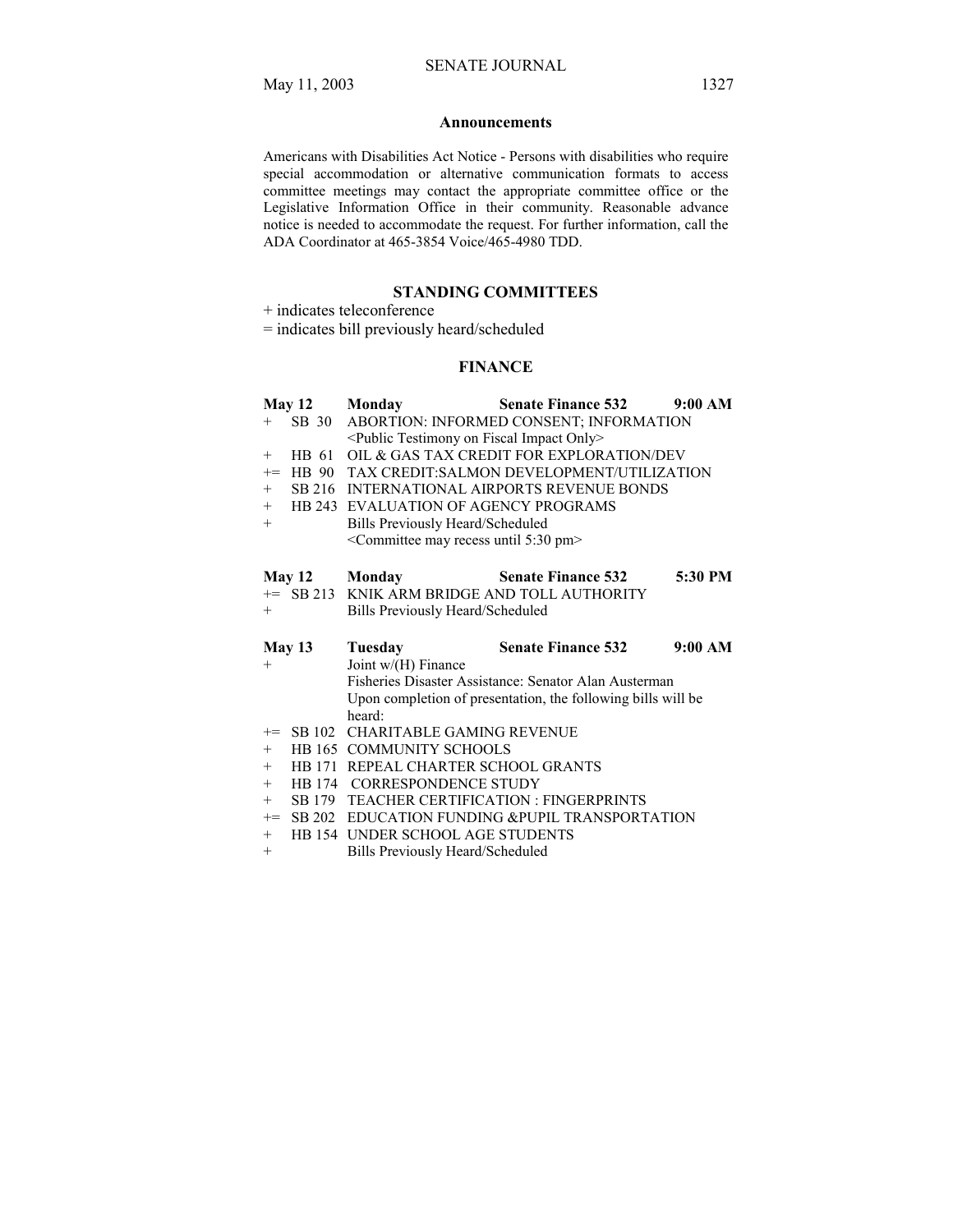# **FINANCE (continued)**

|        | May 13 Tuesday                                                  | <b>Senate Finance 532</b>                                    | 5:00 PM |
|--------|-----------------------------------------------------------------|--------------------------------------------------------------|---------|
|        | += SB 185 ROYALTY REDUCTION ON CERTAIN OIL                      |                                                              |         |
|        |                                                                 | += SB 117 ELIMINATING LONGEVITY BONUS PROGRAM                |         |
| $^{+}$ | Bills Previously Heard/Scheduled                                |                                                              |         |
|        |                                                                 | May 14 Wednesday Senate Finance 532                          | 9:00 AM |
|        |                                                                 | + HB 225 MONOPOLY AND RESTRAINT OF TRADE ACTIONS             |         |
|        |                                                                 | <sup>+=</sup> HB 229 PAROLE FOR MEDICAL/COGNITIVE DISABILITY |         |
| $+$    | <b>HB 266 ELECTIONS</b>                                         |                                                              |         |
| $+=$   |                                                                 | SB 26 STATE EMPLOYEES CALLED TO MILITARY DUTY                |         |
|        | $+=$ SB 102 CHARITABLE GAMING REVENUE                           |                                                              |         |
| $+$    | Bills Previously Heard/Scheduled                                |                                                              |         |
|        | <committee 5:30="" may="" pm="" recess="" until=""></committee> |                                                              |         |
|        |                                                                 |                                                              |         |
|        |                                                                 |                                                              |         |

# **HEALTH, EDUCATION & SOCIAL SERVICES**

| May 12        | Monday                                | <b>Butrovich 205</b> | 1:30 PM |
|---------------|---------------------------------------|----------------------|---------|
|               | Bills Previously Heard/Scheduled      |                      |         |
| May 14        | Wednesday                             | <b>Butrovich 205</b> | 1:30 PM |
|               | Bills Previously Heard/Scheduled      |                      |         |
| <b>May 16</b> | Friday                                | <b>Butrovich 205</b> | 1:30 PM |
|               | HB 25 HEALTH CARE SERVICES DIRECTIVES |                      |         |
|               | Bills Previously Heard/Scheduled      |                      |         |
|               |                                       |                      |         |

# **JUDICIARY**

|     | May 12 Monday                                      | Beltz 211 | 1:00 PM |
|-----|----------------------------------------------------|-----------|---------|
|     | + HB 102 CONCEALED DEADLY WEAPONS LEGAL            |           |         |
|     | + SB 198 DAMAGES RECOVERED BY POLICE/FIREFIGHTER   |           |         |
|     | += SB 13 INSURANCE DISCRIMINATION BY CREDIT RATING |           |         |
| $+$ | Bills Previously Heard/Scheduled                   |           |         |
|     |                                                    |           |         |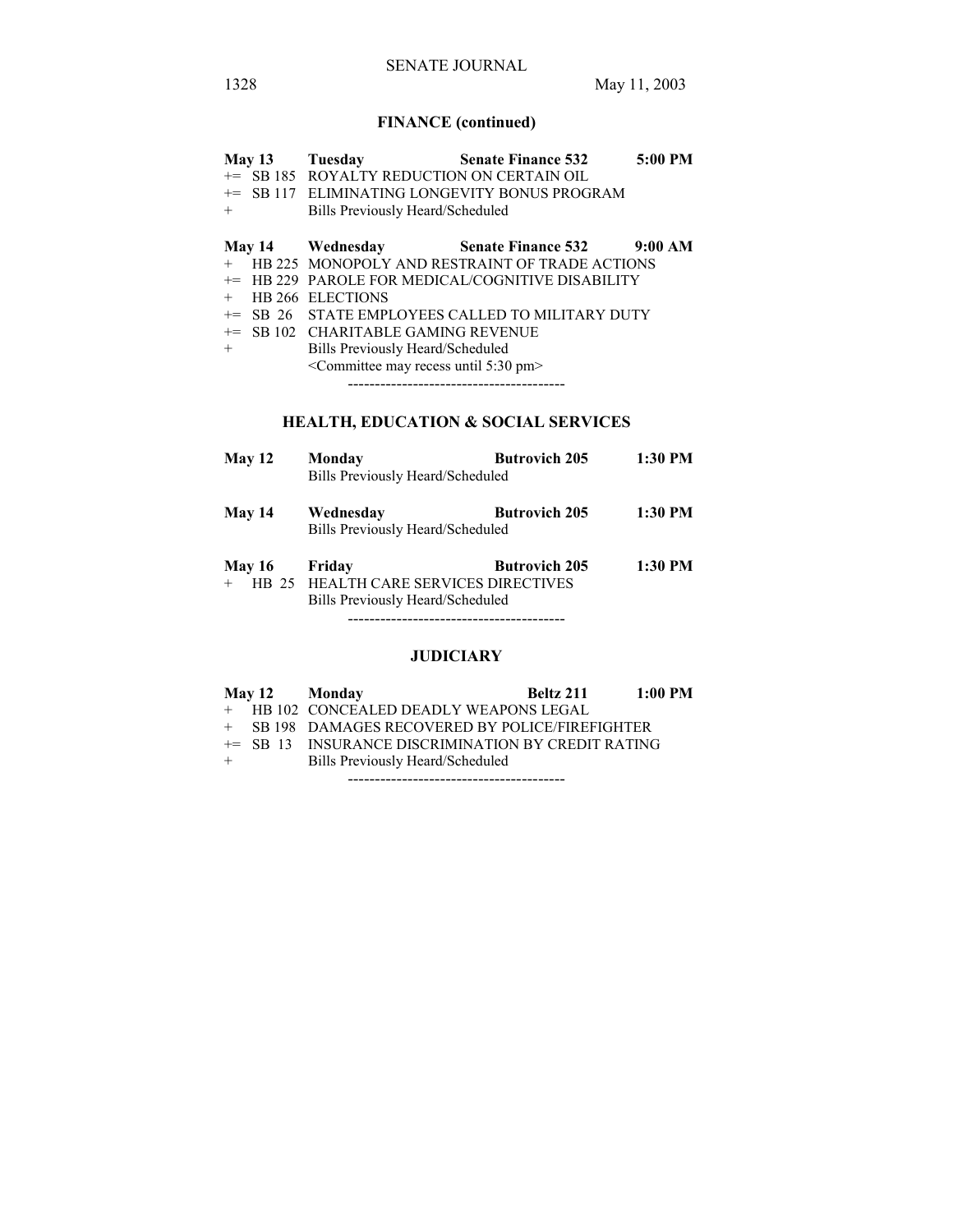# **LABOR & COMMERCE**

|        | May 13 | Tuesday                                        | <b>Beltz 211</b> | 1:30 PM |  |  |
|--------|--------|------------------------------------------------|------------------|---------|--|--|
|        |        | Bills Previously Heard/Scheduled               |                  |         |  |  |
|        |        | HB 135 MARITAL & FAMILY THERAPISTS             |                  |         |  |  |
|        |        | Confirmation Hearings:                         |                  |         |  |  |
|        |        | Alaska Labor Relations - Colleen Scanlon       |                  |         |  |  |
|        |        | Board of Barbers and Hairdressers -            |                  |         |  |  |
|        |        | Charlene Lushin, Joylene A. Marrs              |                  |         |  |  |
|        |        | Board of Chiropractic Examiners -              |                  |         |  |  |
|        |        | Dr. David Mulholland                           |                  |         |  |  |
|        |        | Real Estate Commission -                       |                  |         |  |  |
|        |        | Brad J. Fluetsch, Barbara Parker-Ramsey,       |                  |         |  |  |
|        |        | David B. Somers, Z. Kent Sullivan, Esq.        |                  |         |  |  |
|        |        | Board of Veterinary Examiners -                |                  |         |  |  |
|        |        | <b>Steven Torrence</b>                         |                  |         |  |  |
|        |        | Workers Compensation Board -                   |                  |         |  |  |
|        |        | John Abshire, Richard Behrends,                |                  |         |  |  |
|        |        | Andrew Piekarski, Marc Stemp                   |                  |         |  |  |
| $^{+}$ | SB 218 | STATE PROCUREMENT PILOT PROGRAM                |                  |         |  |  |
| $^{+}$ |        | SB 194 LIQUOR DELIVERED TO HOTELS/CRUISE SHIPS |                  |         |  |  |
| $^{+}$ | HB 83  | REVISED UNIFORM ARBITRATION ACT                |                  |         |  |  |

+ HB 234 BREWPUBS; ABC BOARD

----------------------------------------

# **RESOURCES**

| <b>May 12</b> | Monday                              | <b>Butrovich 205</b> | 3:30 PM |
|---------------|-------------------------------------|----------------------|---------|
|               | Confirmation Hearing:               |                      |         |
|               | Board of Fisheries - John E. Jensen |                      |         |
|               | HB 226 ORGANIC FOOD                 |                      |         |
|               | Bills Previously Heard/Scheduled    |                      |         |
|               |                                     |                      |         |

# **STATE AFFAIRS**

|  | May 13 Tuesday                                     | Beltz 211 3:30 PM |  |
|--|----------------------------------------------------|-------------------|--|
|  | += SB 211 REGULATIONS: NOTICE AND DISTRIBUTION     |                   |  |
|  | + SB 215 SEAFOOD AND FOOD SAFETY LABORATORY        |                   |  |
|  | + SJR 15 PATRIOT ACT AND DEFENDING CIVIL LIBERTIES |                   |  |
|  | + SJR 19 CONST. AM: PERMANENT FUND INCOME          |                   |  |
|  | <b>Bills Previously Heard/Scheduled</b>            |                   |  |